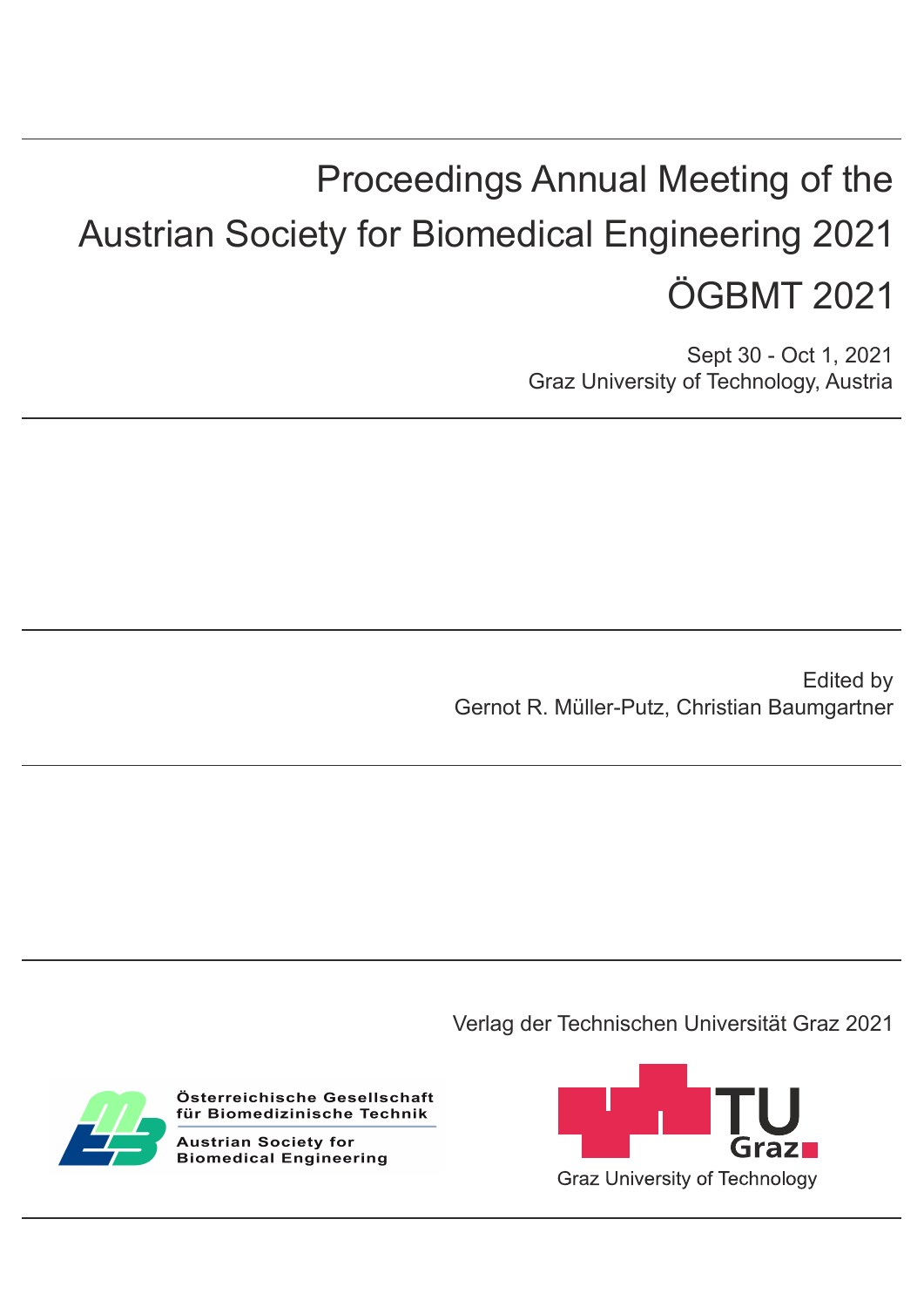© 2021 Verlag der Technischen Universität Graz https://www.tugraz-verlag.at/



ISBN 978-3-85125-826-4 DOI 10.3217/978-3-85125-826-4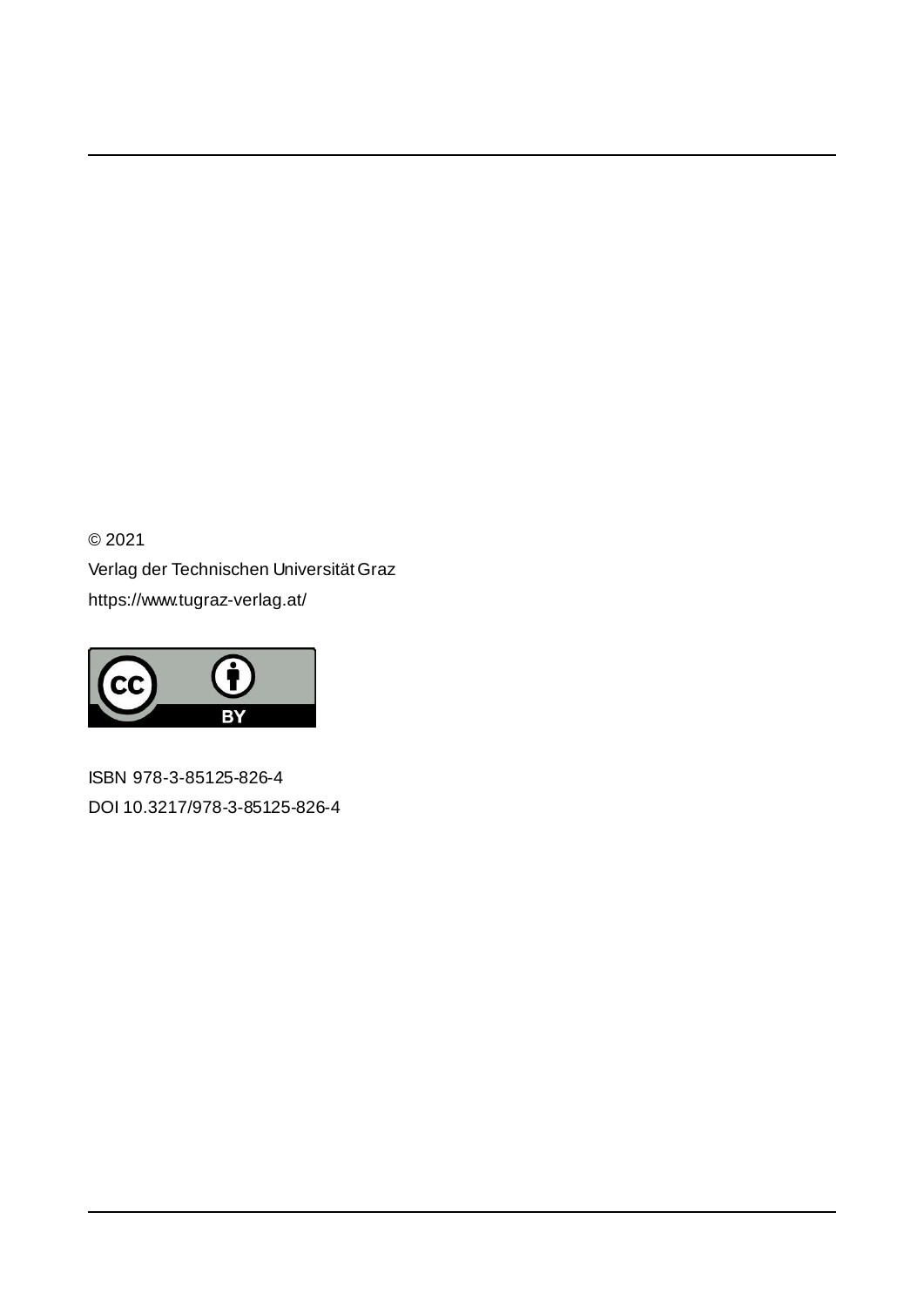Welcome Note

Dear conference participants!

We would like to welcome you to this year's Annual Meeting of the Austrian Society for Biomedical Engineering (ÖGBMT) at Graz University of Technology. Together with the Institute of Health Care Engineering with European Testing Center of Medical Devices and the Institute of Neurotechnology, we have organized this two-day event for you, which also appropriately honors "50 years of Biomedical Engineering in Graz". The scientific sessions will focus on biomedical imaging and signal processing, biomechanics, functional electrostimulation and neurorehabilitation, biomedical modeling and simulation, among others. PD Dr. Rüdiger Rupp will give a keynote lecture on "Rehabilitation technology for people with spinal cord injury - hypes and hopes" and report on current developments in this field.

A total of 26 papers were finally accepted and are published "open access" in these "Proceedings Annual Meeting of the Austrian Society for Biomedical Engineering 2021" by the Verlag of Graz University of Technology.

In addition, prizes for the best master's theses and dissertations will be awarded by ÖGBMT, Graz University of Technology and industry in recognition of the outstanding achievements and high quality of the scientific work of our young researchers.

In particular, we would like to thank the Department for Computer Science and Biomedical Engineering, the HTS Cluster Styria, the Standortagentur Tirol and the City of Graz for their financial support of this annual conference. On behalf of the ÖGBMT and Graz University of Technology we wish you an exciting and inspiring stay at the ÖGBMT Annual Meeting 2021!

Gernot Müller-Putz Christian Baumgartner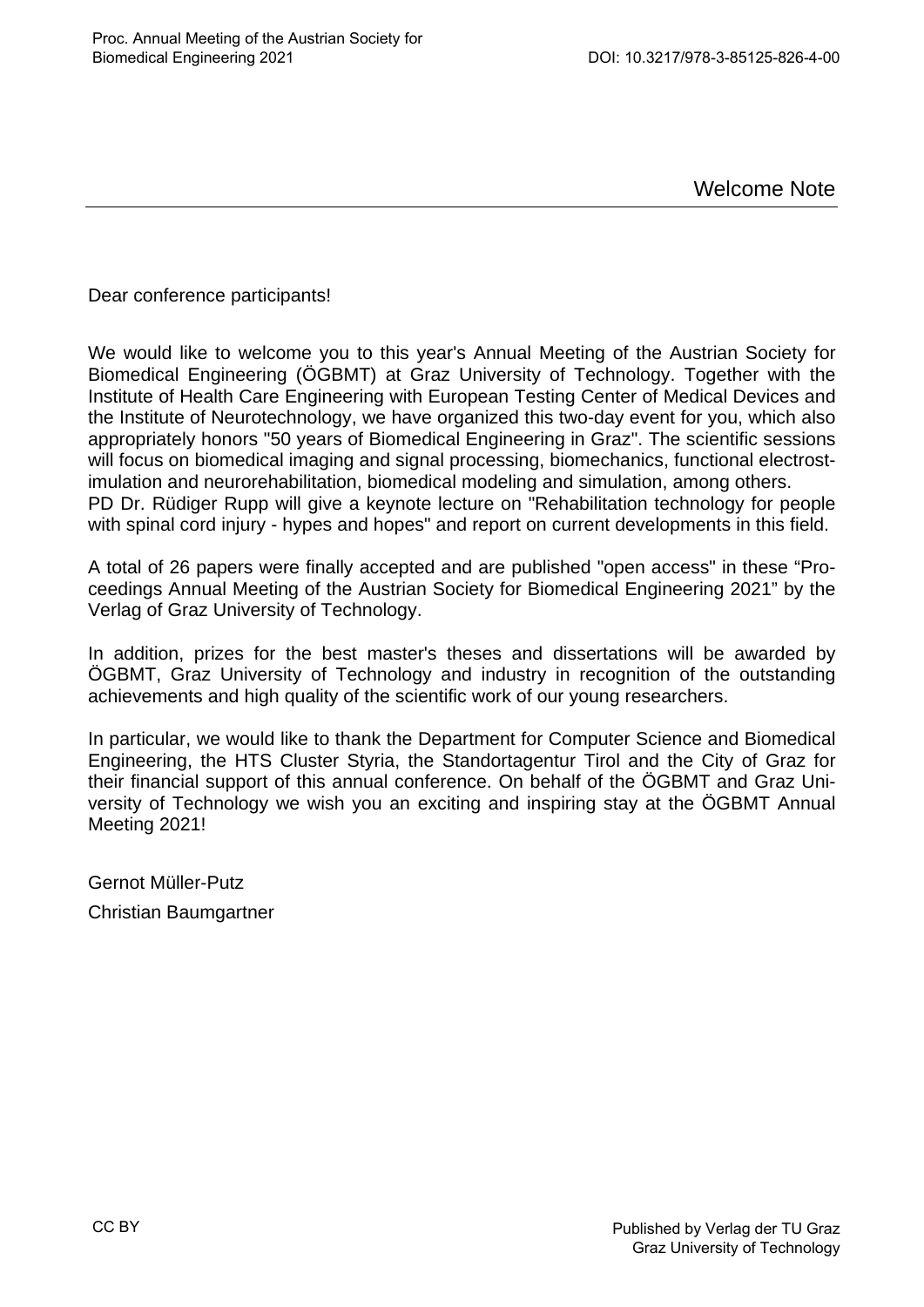#### List of Authors I

List of authors in alphabetical order with start pages in their respective contributions.

| A |  |
|---|--|
|   |  |
|   |  |
|   |  |
|   |  |
| B |  |
|   |  |
|   |  |
|   |  |
|   |  |
|   |  |
|   |  |
| C |  |
|   |  |
| D |  |
|   |  |
|   |  |
|   |  |
|   |  |
| G |  |
|   |  |
|   |  |
| н |  |
|   |  |
|   |  |
|   |  |
|   |  |
|   |  |
|   |  |
|   |  |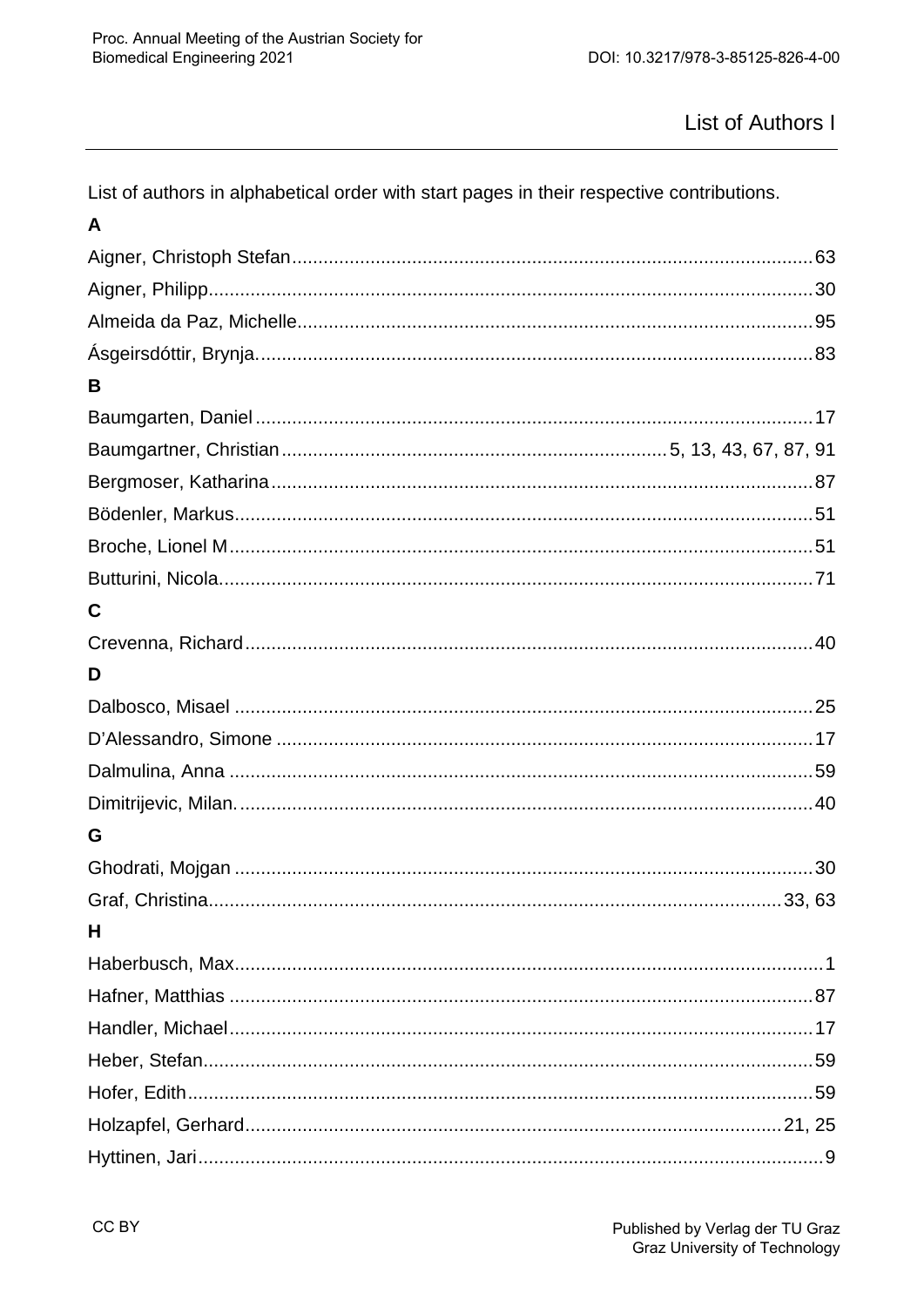## **List of Authors II**

| J |  |
|---|--|
|   |  |
| K |  |
|   |  |
|   |  |
|   |  |
|   |  |
|   |  |
|   |  |
|   |  |
| L |  |
|   |  |
|   |  |
|   |  |
|   |  |
|   |  |
|   |  |
| M |  |
|   |  |
|   |  |
|   |  |
|   |  |
|   |  |
|   |  |
|   |  |
| N |  |
|   |  |
| P |  |
|   |  |
|   |  |
|   |  |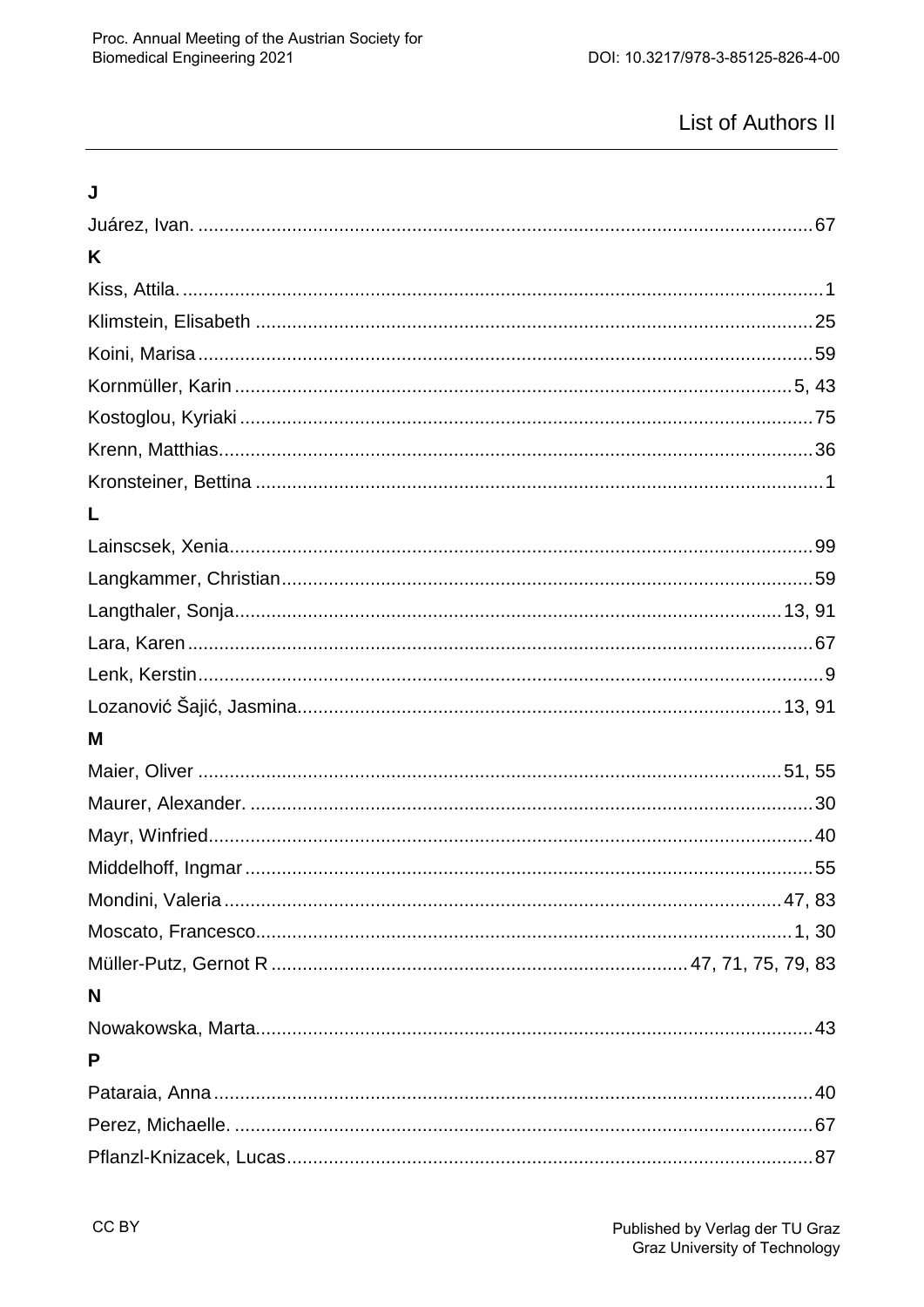## List of Authors III

| R |  |
|---|--|
|   |  |
|   |  |
|   |  |
|   |  |
| S |  |
|   |  |
|   |  |
|   |  |
|   |  |
|   |  |
|   |  |
|   |  |
|   |  |
|   |  |
|   |  |
|   |  |
|   |  |
|   |  |
|   |  |
|   |  |
|   |  |
|   |  |
|   |  |
| T |  |
|   |  |
|   |  |
|   |  |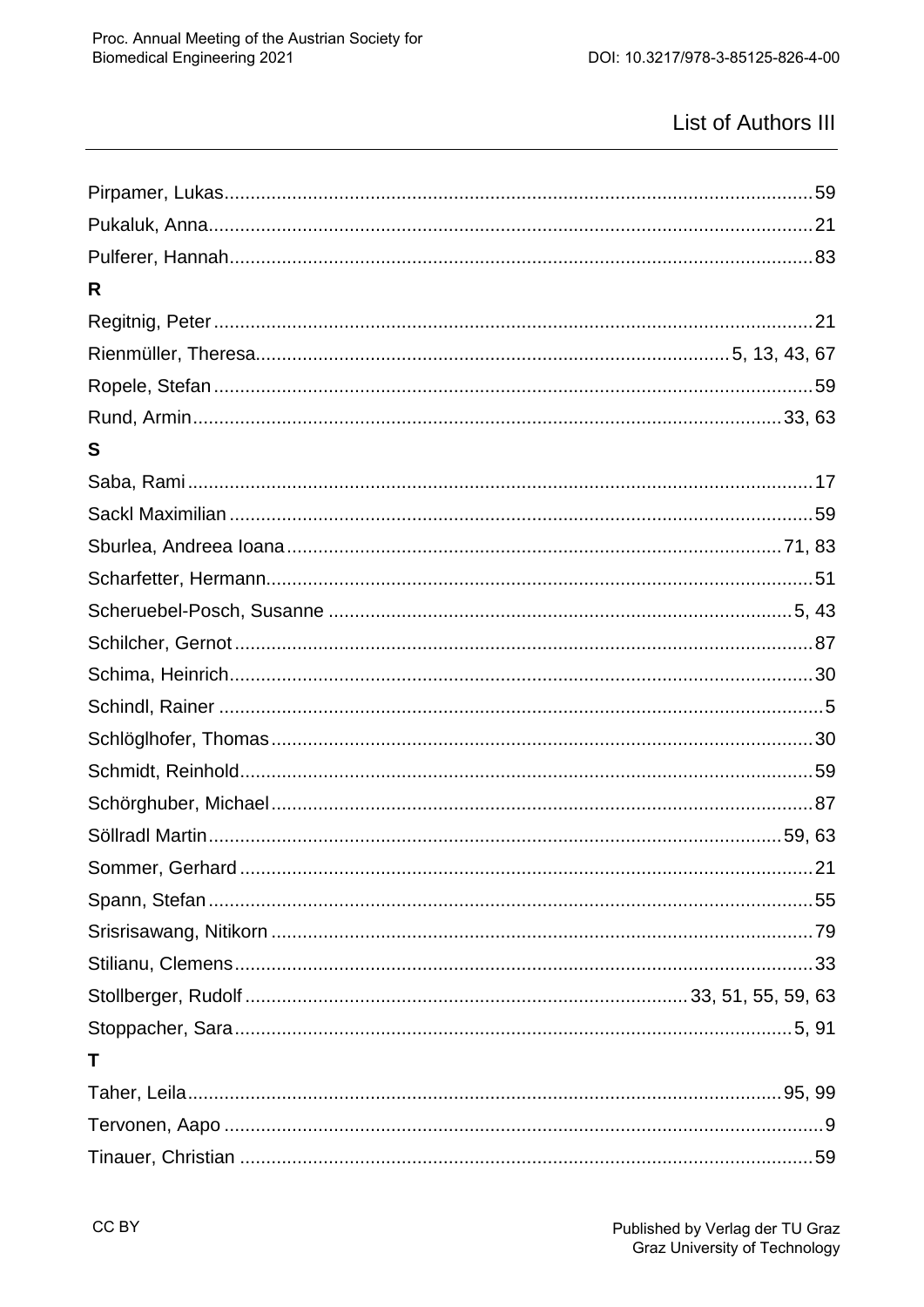## List of Authors IV

| U            |  |
|--------------|--|
|              |  |
| $\mathbf{V}$ |  |
|              |  |
|              |  |
| W            |  |
|              |  |
|              |  |
| Z            |  |
|              |  |
|              |  |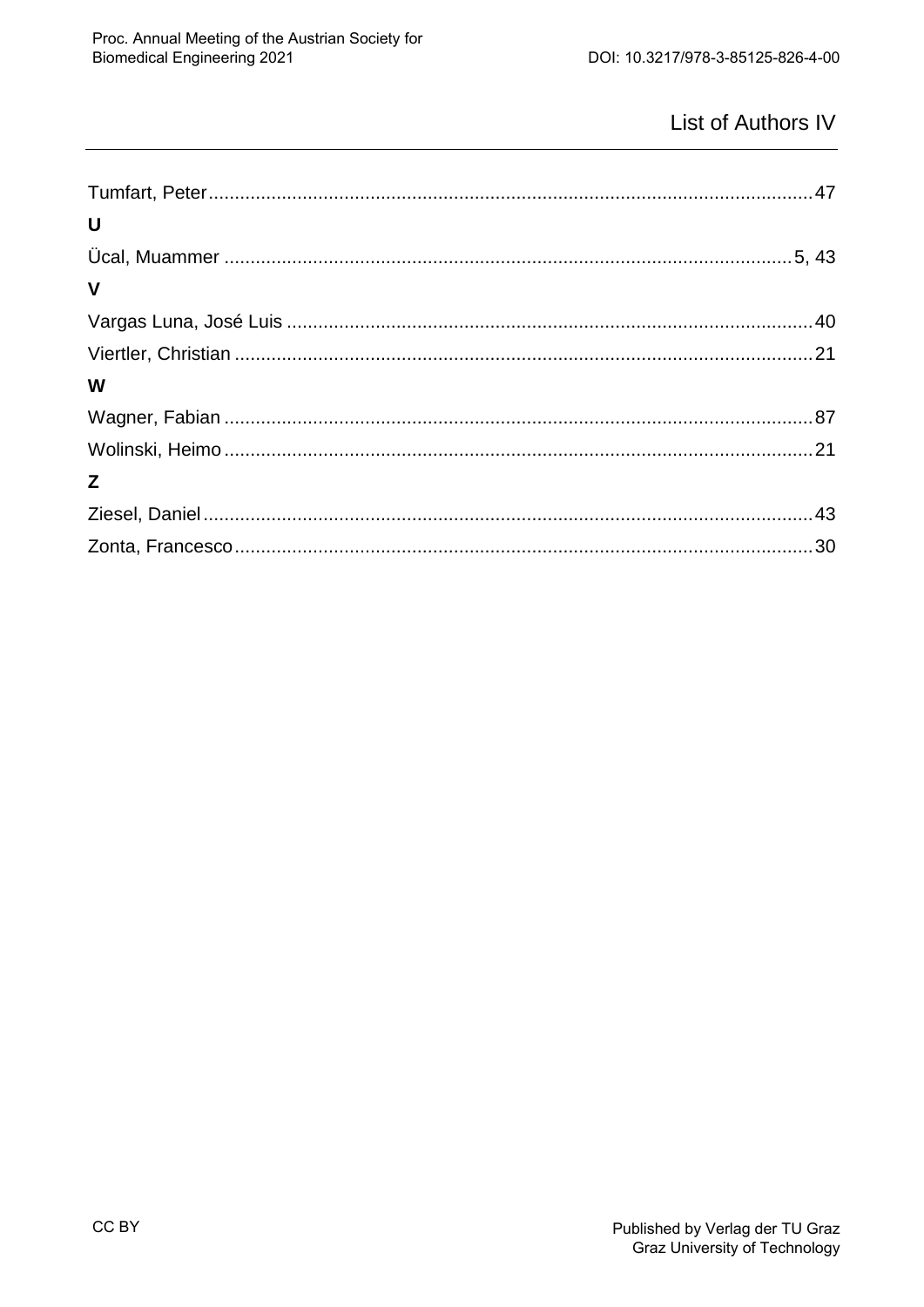Table of Contents I

| MODEL-BASED DEVELOPMENT OF A CLOSED-LOOP HEART RATE CONTROL<br>M. Haberbusch, B. Kronsteiner, A. Kiss, F. Moscato<br>DOI: 10.3217/978-3-85125-826-4-01                                                                                                              |
|---------------------------------------------------------------------------------------------------------------------------------------------------------------------------------------------------------------------------------------------------------------------|
| MODELING THE DOUBLE LAYER FORMATION FOR ELECTRICAL NEURO-<br>STIMULATION AT THE ORGANIC POLYMER - ELECTROLYTE INTERFACE5<br>S. Stoppacher, C. Baumgartner, S. Scheruebel, M. Ücal, K. Kornmüller, R. Schindl, T.<br>Rienmüller<br>DOI: 10.3217/978-3-85125-826-4-02 |
| K. Lenk, A. Tervonen, J. Hyttinen<br>DOI: 10.3217/978-3-85125-826-4-03                                                                                                                                                                                              |
| MODELING OF ION CHANNELS - A SIDE BY SIDE COMPARISON BETWEEN<br>HODGKIN HUXLEY AND HIDDEN MARKOV APPROACH OF KV1.1  13<br>S. Langthaler, T. Rienmüller, J. Lozanovic Sajic and C. Baumgartner<br>DOI: 10.3217/978-3-85125-826-4-04                                  |
| SIMULATION OF VESTIBULAR IMPLANT STIMULATION IN HUMAN INNER EAR<br>ANATOMY WITH REGISTERED SYNTHETIC COCHLEA STRUCTURE  17<br>M. Handler, S. D'Alessandro, R. Saba, D. Baumgarten<br>DOI: 10.3217/978-3-85125-826-4-05                                              |
| AN APPROACH FOR VISUALIZATION OF THE INTERACTION BETWEEN<br>COLLAGEN AND ELASTIN IN LOADED HUMAN AORTIC TISSUES21<br>A. Pukaluk, H. Wolinski, C. Viertler, P. Regitnig, G.A. Holzapfel, G. Sommer<br>DOI: 10.3217/978-3-85125-826-4-06                              |
| EFFECTS OF DISEASE PROGRESSION ON MECHANICAL STRESSES IN HUMAN<br>E. Klimstein, M. Dalbosco, G.A. Holzapfel<br>DOI: 10.3217/978-3-85125-826-4-07                                                                                                                    |
| EFFECT OF ATRIAL INFLOW CONDITIONS ON VENTRICULAR FLOW PATTERN<br>M. Ghodrati, T. Schlöglhofer, A. Maurer, F. Zonta, F. Moscato, H. Schima, P. Aigner<br>DOI: 10.3217/978-3-85125-826-4-08                                                                          |
| OPTIMIZATION OF PULSED CHEMICAL EXCHANGE SATURATION TRANSFER MRI<br>C. Stilianu, C. Graf, A. Rund, R. Stollberger<br>DOI: 10.3217/978-3-85125-826-4-09                                                                                                              |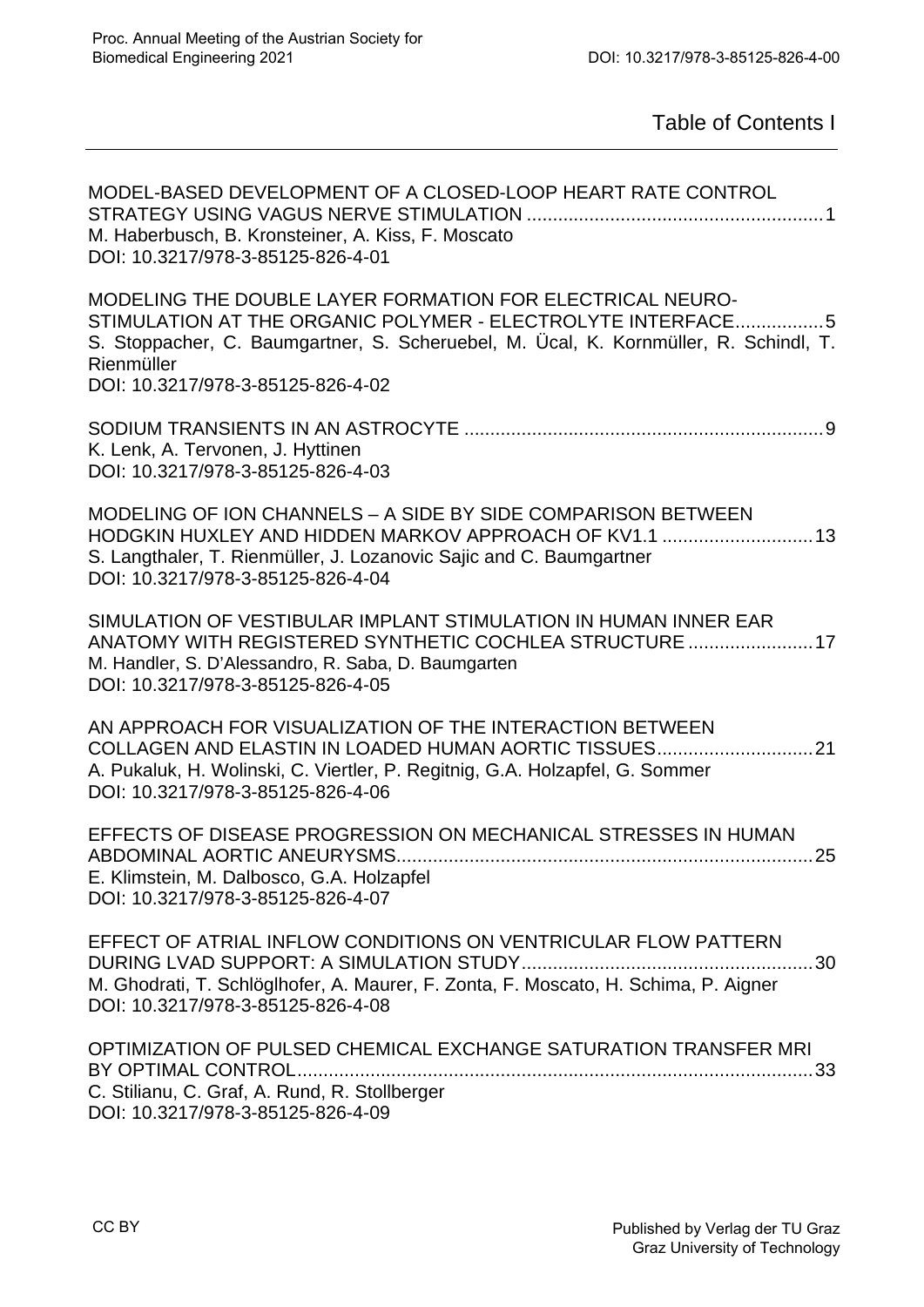Table of Contents II

| ELECTRICAL NEUROMODULATION DURING ROBOT-ASSISTED STEPPING IN<br>M.J. Krenn<br>DOI: 10.3217/978-3-85125-826-4-10                                                                                                                                                    |
|--------------------------------------------------------------------------------------------------------------------------------------------------------------------------------------------------------------------------------------------------------------------|
| POLYSYNAPTIC RESPONSE ACTIVITY IS PREFERABLY ENGAGED BY SPINAL<br>J.L. Vargas Luna, A. Pataraia, R. Crevenna, W. Mayr, M.R. Dimitrijevic<br>DOI: 10.3217/978-3-85125-826-4-11                                                                                      |
| ELECTRICAL STIMULATION METHODS FOR THE PRECLINICAL TREATMENT<br>D. Ziesel, M. Nowakowska, M. Üçal, C. Baumgartner, K. Kornmueller, S. Scheruebel, T.<br>Rienmüller<br>DOI: 10.3217/978-3-85125-826-4-12                                                            |
| ANALYSIS OF SOMATOSENSORY EVOKED POTENTIALS AFTER NON-INVASIVE<br>V. Mondini, P. Tumfart, G.R. Müller-Putz<br>DOI: 10.3217/978-3-85125-826-4-13                                                                                                                    |
| MODEL-BASED RECONSTRUCTION FOR MULTI-FIELD $T_1$ QUANTIFICATION 51<br>O. Maier, M. Bodenler, L.M. Broche, H. Scharfetter, R. Stollberger<br>DOI: 10.3217/978-3-85125-826-4-14                                                                                      |
| ADVANCING ARTERIAL SPIN LABELING TOWARDS CLINICAL USE55<br>I. Middelhoff, S. M. Spann, O. Maier, R. Stollberger<br>DOI: 10.3217/978-3-85125-826-4-15                                                                                                               |
| RELEVANCE-GUIDED DEEP LEARNING FOR FEATURE IDENTIFICATION IN R2*<br>59<br>C. Tinauer, S. Heber, L. Pirpamer, A. Damulina, M. Soellradl, M. Sackl, E. Hofer, M. Koini,<br>R. Schmidt, R. Stollberger, S. Ropele, C. Langkammer<br>DOI: 10.3217/978-3-85125-826-4-16 |
| C. Graf, M. Soellradl, C.S. Aigner, A. Rund, R. Stollberger<br>DOI: 10.3217/978-3-85125-826-4-17                                                                                                                                                                   |
| DEEP LEARNING BASED IMAGE REGISTRATION IN DYNAMIC CARDIAC CT<br>K.A. Lara, I.A. Juárez, M.A. Perez, T. Rienmüller, C. Baumgartner<br>DOI: 10.3217/978-3-85125-826-4-18                                                                                             |